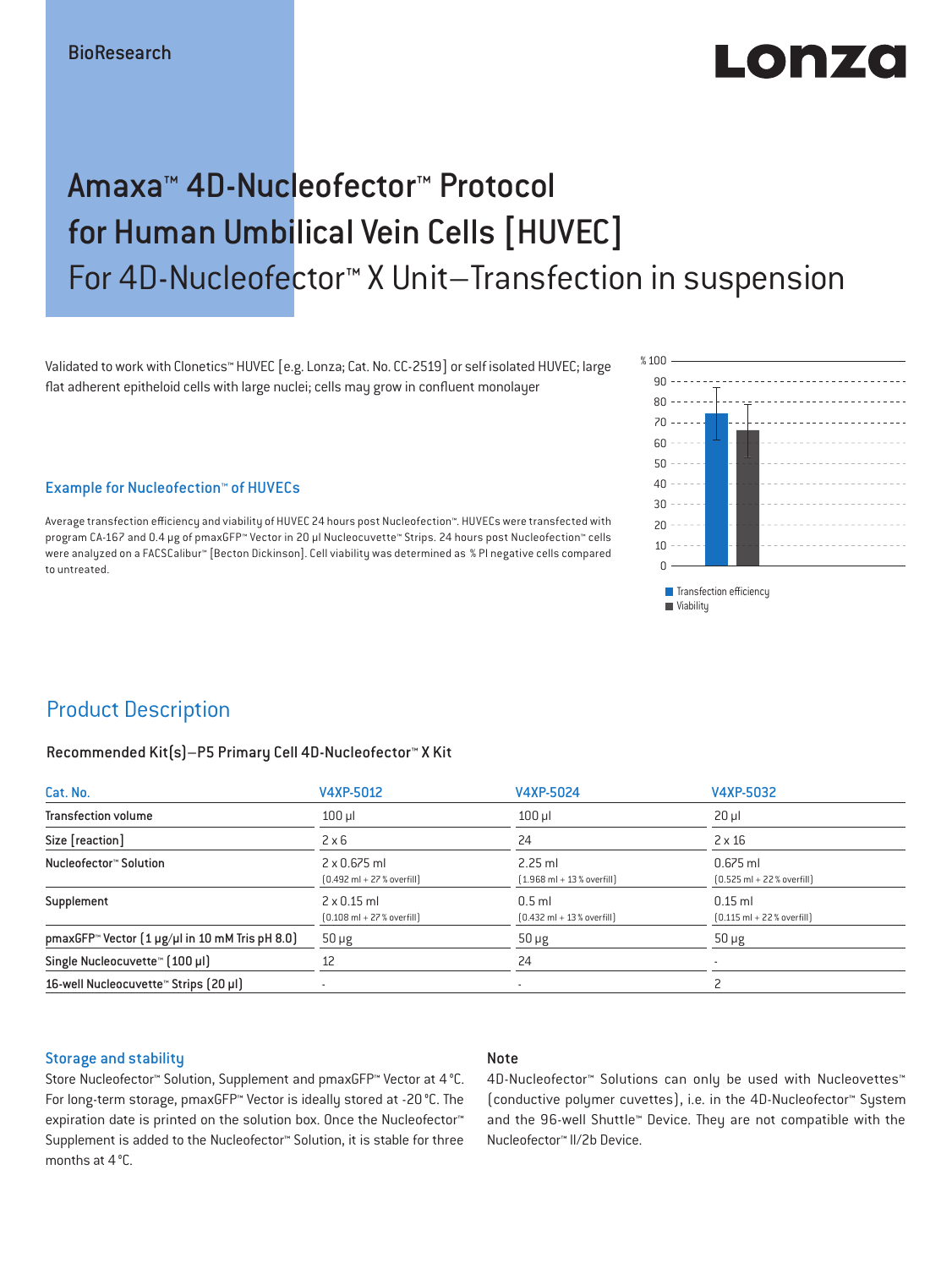### Required Material

### Note

Please make sure that the entire supplement is added to the Nucleofector<sup>™</sup> Solution. The ratio of Nucleofector™ Solution to supplement is 4.5:1 (see table 1)

- 4D-Nucleofector™ System (4D-Nucleofector™ Core Unit and 4D-Nucleofector™ X Unit)
- Supplemented 4D-Nucleofector™ Solution at room temperature
- Supplied 100 µl single Nucleocuvette™ or 20 µl 16-well Nucleocuvette™ Strips
- Compatible tips for 20 µl Nucleocuvette™ Strips: epT.I.P.S. [US/CDN: Eppendorf North America, Cat. No. 2491.431, Rest of World: Eppendorf AG, Cat. No. 0030073.266], Matrix TallTips® [Matrix Technologies Corp., Cat. No. 7281] or LTS Tips [Rainin Instruments, LLC, Cat. No. SR-L10F, SR/SS-L250S, SR/SS-L300S]. Before using other types of pipette tips, please ensure they reach the bottom of the Nucleocuvette™ Wells without getting stuck
- Supplied pmaxGFP™ Vector, stock solution 1µg/µl

### Note

For positive control using pmaxGFP™, dilute the stock solution to an appropriate working concentration. Further details are provided in table 3 of this Optimized Protocol. The volume of substrate solution added to each sample should not exceed 10% of the total reaction volume [2 µl for 20 µl reactions; 10 µl for 100 µl reactions).

- Substrate of interest, highly purified, preferably by using endotoxinfree kits; A260: A280 ratio should be at least 1.8
- Cell culture plates of your choice
- For detachment of cells: Reagent Pack™ Subculture Reagent Kit containing Trypsin/EDTA, HEPES Buffered Saline Solution (HBSS) and Trypsin Neutralizing Solution (TNS) [Lonza, Cat. No. CC-5034]
- Culture medium: EGM™-2 BulletKit [Lonza; Cat. No. CC-3162]). We recommend storing 40 ml aliquots of the prepared medium at -80°C. Do not use medium stored at 4 °C for more than two days, as this may lead to reduced cell viability and transfection efficiency
- Prewarm appropriate volume of culture medium to 37 °C (see table 2)
- Appropriate number of cells/sample (see table 2)

### 1. Pre Nucleofection™

### Note

Transfection results may be donor–dependent.

### Cell culture recommendations

- 1.1 Seeding conditions:  $5-6 \times 10^4$  cells per 25 cm<sup>2</sup> flask
- 1.2 Replace media 2–3 times per week; 2–3 ml medium per 25 cm2 flask
- 1.3 Cells should be passaged after reaching 80–90% confluency
- 1.4 Cells should be preferably passaged 2 days before Nucleofection™
- 1.5 Do not use cells after passage number 10 as this may result in substantially lower gene transfer efficiency and viability
- 1.6 Optimal confluency before Nucleofection™: 90%

### **Trypsinization**

- 1.7 Remove media from the cultured cells and wash cells once with HBSS; use at least same volume of HBSS as culture media
- 1.8 For harvesting, incubate the cells  $\sim$  1–3 minutes at 37 °C with recommended volume of indicated trypsinization reagent (please see required material). If necessary, prolong the incubation time for two more minutes at 37°C
- 1.9 Neutralize trypsinization reaction with TNS once the majority of the cells (>90%) have been detached

### 2. Nucleofection™

For Nucleofection™ Sample contents and recommended Nucleofector™ Program, please refer to Table 3.

- 2.1 Please make sure that the entire supplement is added to the Nucleofector™ Solution
- 2.2 Start 4D-Nucleofector™ System and create or upload experimental parameter file (for details see device manual)
- 2.3 Select/Check for the appropriate Nucleofector™ Program (see table 3)
- 2.4 Prepare cell culture plates by filling appropriate number of wells with desired volume of recommended culture media (see table 4) and pre-incubate/equilibrate plates in a humidified 37°C/5%  $CO<sub>2</sub>$  incubator
- 2.5 Pre-warm an aliquot of culture medium to 37°C (see table 4)
- 2.6 Prepare plasmid DNA or pmaxGFP™ Vector or siRNA (see table 3)
- 2.7 Harvest the cells by trypsinization (please see 1.7–1.9)
- 2.8 Count an aliquot of the cells and determine cell density
- 2.9 Centrifuge the required number of cells (see table 3) at 90xg for 10 minutes at room temperature. Remove supernatant completely
- 2.10 Resuspend the cell pellet carefully in room temperature 4D-Nucleofector™ Solution (see table 3)
- 2.11 Prepare mastermixes by dividing cell suspension according to number of substrates
- 2.12 Add required amount of substrates to each aliquot (max. 10 % of final sample volume)
- 2.13 Transfer mastermixes into the Nucleocuvette™ Vessels

### Note

As leaving cells in Nucleofector™ Solution for extended periods of time may lead to reduced transfection efficiency and viability it is important to work as quickly as possible. Avoid air bubbles while pipetting.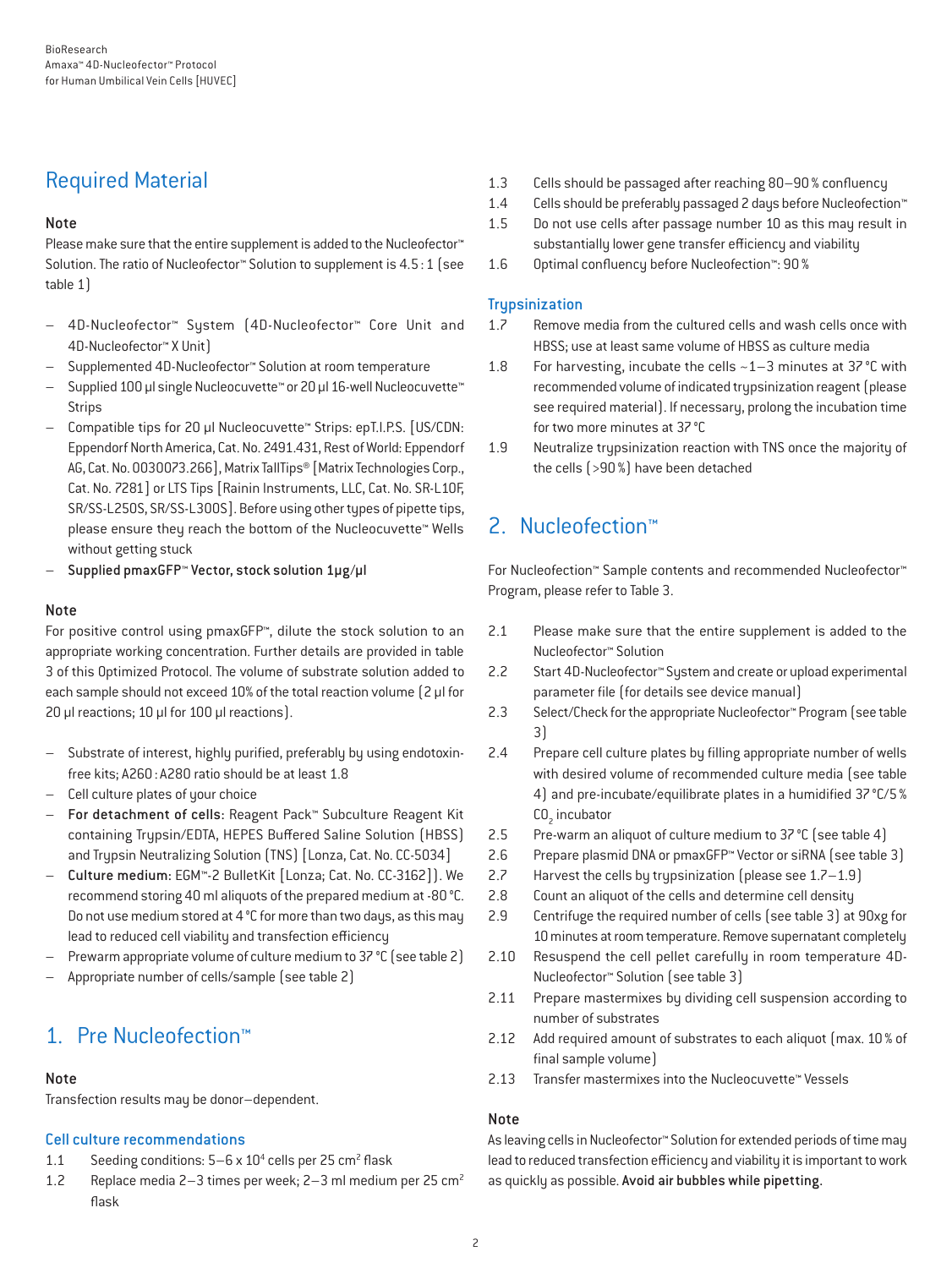- 2.14 Gently tap the Nucleocuvette™ Vessels to make sure the sample covers the bottom of the cuvette
- 2.15 Place Nucleocuvette™ Vessel with closed lid into the retainer of the 4D-Nucleofector™ X Unit. Check for proper orientation of the Nucleocuvette™ Vessel
- 2.16 Start Nucleofection™ Process by pressing the "Start" on the display of the 4D-Nucleofector™ Core Unit (for details, please refer to the device manual)
- 2.17 After run completion, carefully remove the Nucleocuvette™ Vessel from the retainer
- 2.18 Resuspend cells with pre-warmed medium (for recommended volumes see table 5). Mix cells by gently pipetting up and down two to three times. When working with the 100 µl Nucleocuvette™ use the supplied pipettes and avoid repeated aspiration of the sample
- 2.19 Plate desired amount of cells in culture system of your choice (for recommended volumes see table 5)

### 3. Post Nucleofection™

3.1 Incubate the cells in humidified  $37^{\circ}$ C/5 % CO<sub>2</sub> incubator until analysis. Gene expression or down regulation, respectively, is often detectable after only 4–8 hours

### Additional Information

For an up-to-date list of all Nucleofector™ References, please refer to: www.lonza.com/nucleofection-citations

For more technical assistance, contact our Scientific Support Team:

#### USA /Canada

|      | Phone: 800 521 0390 (toll-free)      |
|------|--------------------------------------|
| Fax: | 301 845 8338                         |
|      | E-mail: scientific.support@lonza.com |

#### Europe and Rest of World

|          | Phone: +49 221 99199 400                |
|----------|-----------------------------------------|
| Fax: Fax | +49 221 99199 499                       |
|          | E-mail: scientific.support.eu@lonza.com |

Lonza Cologne GmbH 50829 Cologne, Germany

Please note that the Amaxa™ Nucleofector™ Technology is not intended to be used for diagnostic purposes or for testing or treatment in humans.

The Nucleofector™ Technology, comprising Nucleofection™ Process, Nucleofector™ Device, Nucleofector™ Solutions, Nucleofector™ 96-well Shuttle™ System and 96-well Nucleocuvette™ plates and modules is covered by patent and/or patent-pending rights owned by Lonza Cologne GmbH.

Amaxa, Nucleofector, Nucleofection, 4D-Nucleofector, 96-well Shuttle, Nucleocuvette, maxGFP, Clonetics, BulletKit, ReagentPack and EGM are either registered trademarks or trademarks of the Lonza Group or its affiliates.

Other product and company names mentioned herein are the trademarks of their respective owners.

This kit contains a proprietary nucleic acid coding for a proprietary copepod fluorescent protein intended to be used as a positive control with this Lonza product only. Any use of the proprietary nucleic acid or protein other than as a positive control with this Lonza product is strictly prohibited. USE IN ANY OTHER APPLICATION REQUIRES A LICENSE FROM EVROGEN. To obtain such a license, please contact Evrogen at license@evrogen.com. The CMV promoter is covered under U.S. Patents 5,168,062 and 5,385,839 and its use is permitted for research purposes only. Any other use of the CMV promoter requires a license from the University of Iowa Research Foundation, 214 Technology Innovation Center, Iowa City, IA 52242.

The use of this product in conjunction with materials or methods of third parties may require a license by a third party. User shall be fully responsible for determining whether and from which third party it requires such license and for the obtainment of such license.

No statement is intended or should be construed as a recommendation to infringe any existing patent.

© Copyright 2010, Lonza Cologne GmbH. All rights reserved.